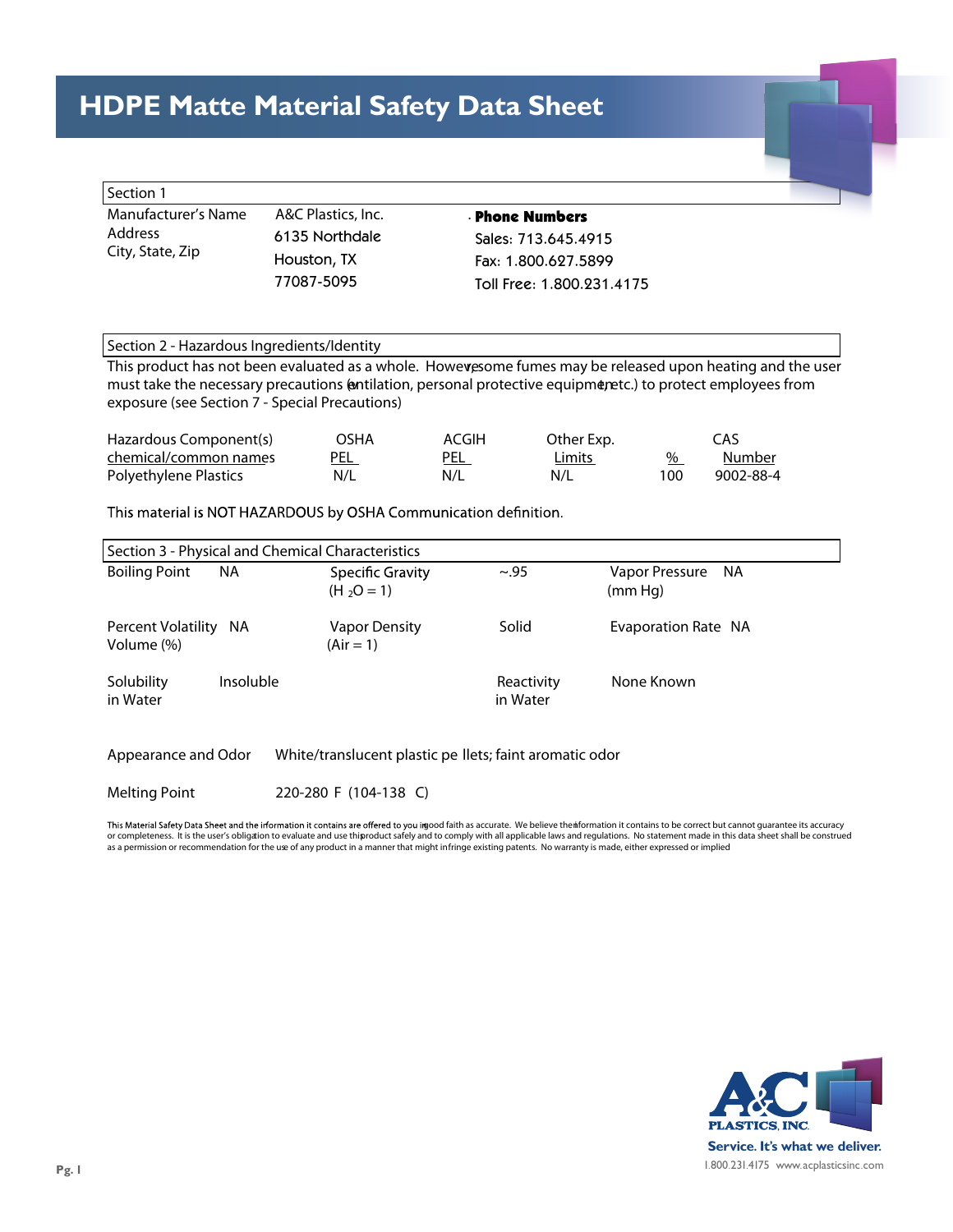## **HDPE Matte Material Safety Data Sheet**

| Section 4 - Fire and Explosion Data                                                                                   |                      |                                                  |                           |                                              |                                                                                                                                                                                                                                                        |  |
|-----------------------------------------------------------------------------------------------------------------------|----------------------|--------------------------------------------------|---------------------------|----------------------------------------------|--------------------------------------------------------------------------------------------------------------------------------------------------------------------------------------------------------------------------------------------------------|--|
| <b>Flash Point</b>                                                                                                    | $>650F$<br>ASTM E136 | <b>Flammable Limits</b><br>in Air % by Volume    | Lower<br><b>NA</b>        |                                              | Upper<br><b>NA</b>                                                                                                                                                                                                                                     |  |
| Auto-Ignition<br>Temperature                                                                                          | $>650$ F             | <b>Extinguisher Media</b>                        |                           | Dry chemical preferred, water fog, foam, CO2 |                                                                                                                                                                                                                                                        |  |
| <b>Special Fire</b><br><b>Fighting Procedures</b>                                                                     |                      | inhalation of smoke and decomposition products   |                           |                                              | A fine spray of fog or water will reduce intensity of flame. Keep exposed product<br>cool to prevent melting or dripping. Do not use a solid stream of water, this could<br>spread fire. Self-contained breathin g apparatus should be worn to prevent |  |
| Unusual Fire and<br><b>Explosion Hazards</b>                                                                          |                      | None Known                                       |                           |                                              |                                                                                                                                                                                                                                                        |  |
| Section 5 - Physical Hazards                                                                                          |                      |                                                  |                           |                                              |                                                                                                                                                                                                                                                        |  |
| Stability                                                                                                             | Unstable<br>Stable   |                                                  | Conditions<br>to Avoid    | <b>NA</b>                                    |                                                                                                                                                                                                                                                        |  |
| None Known<br>Incompatibility<br>(Materials to Avoid)                                                                 |                      |                                                  |                           |                                              |                                                                                                                                                                                                                                                        |  |
| Hazardous<br>Oxides of carbon, water vapor, tra ce low molecular weight hydrocarbons<br><b>Decomposition Products</b> |                      |                                                  |                           |                                              |                                                                                                                                                                                                                                                        |  |
| Hazardous<br>Polymerization                                                                                           |                      | May Occur<br><b>Will Not Occur</b><br>$\times$   | Conditions<br>to Avoid    | <b>NA</b>                                    |                                                                                                                                                                                                                                                        |  |
| Section 6 - Health Hazards                                                                                            |                      |                                                  |                           |                                              |                                                                                                                                                                                                                                                        |  |
| Signs and Symptoms<br>of Exposure                                                                                     | Acute                | None Known<br>Overexposure                       |                           | Chronic<br>Overexposure                      | None Known                                                                                                                                                                                                                                             |  |
| <b>Medical Conditions Generally</b><br>None Known<br>Aggravated by Exposure                                           |                      |                                                  |                           |                                              |                                                                                                                                                                                                                                                        |  |
| Chemical Listed as<br>Carcinogen or Potential<br>Carcinogen                                                           | National             | Yes  <br>Toxicology<br>No $\boxtimes$<br>Program | <b>IARC</b><br>Monographs | Yes<br>No                                    | OSHA Yes<br>X<br>No                                                                                                                                                                                                                                    |  |

This Material Safety Data Sheet and the information it contains are offered to you imood faith as accurate. We believe the information it contains to be corredbut cannot guarantee its accuracy<br>or completeness. It is the us